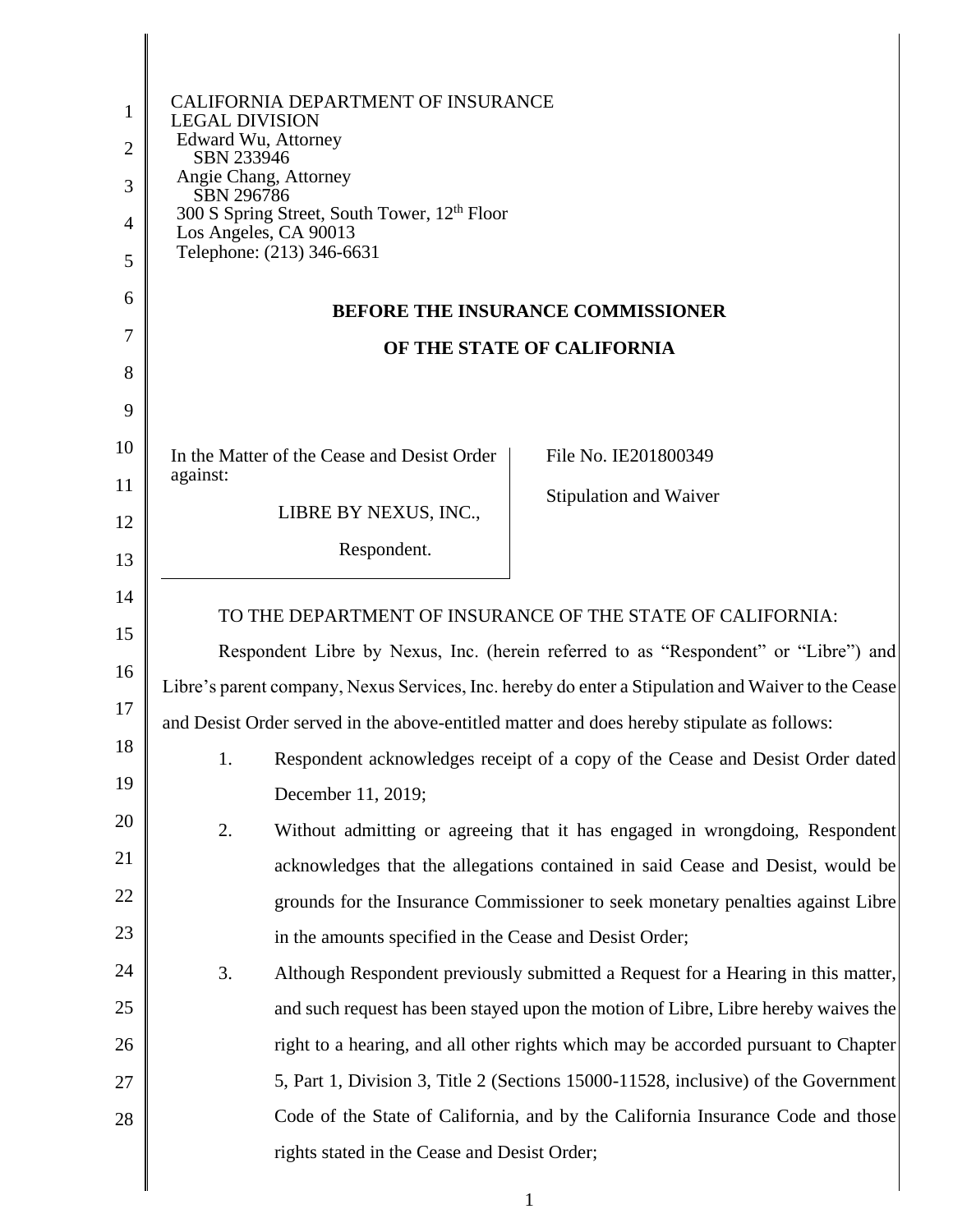|                | 4. | In settlement of the allegations contained in said Cease and Desist, but without       |
|----------------|----|----------------------------------------------------------------------------------------|
| $\mathbf 1$    |    | admission thereof, and in lieu of the California Department of Insurance (herein       |
| $\overline{2}$ |    | referred to as "Department") seeking the monetary penalties enumerated in the          |
| 3              |    | Cease and Desist Order against Respondent and/or Nexus Services Inc., Respondent       |
| 4              |    | hereby agrees to:                                                                      |
| 5              |    | a. Cease forwarding, remitting, or handling as an intermediary or otherwise, any       |
| 6              |    | premium moneys being paid by a consumer to a licensed bail bonds agent in              |
| 7              |    | California for the placement of an immigration detention bail bond;                    |
| 8              |    | b. Cease being present and or involved in the negotiation of contracts for the         |
| 9              |    | placement of immigration detention bail bonds between consumers and licensed           |
| 10             |    | bail bonds agents in California;                                                       |
| 11             |    | c. Libre shall not otherwise engage in any actions that constitute procuring or        |
| 12             |    | financing premium moneys on behalf of a consumer;                                      |
| 13             |    | d. If Libre is contacted by a person present in California or a resident of California |
| 14             |    | seeking to contract the services of Libre, Libre will first refer the person to a      |
| 15             |    | licensed California bail bond agent for the negotiation and transacting of an          |
| 16             |    | immigration detention bail bond and wait until the price and terms of the              |
| 17             |    | immigration detention bail bond have been determined without the involvement           |
| 18             |    | of Libre before contracting with the person for any of Libre's services'.              |
| 19             |    | When Libre makes referrals to a licensed California bail bond agent, Libre shall<br>e. |
| 20             |    | provide lists of all Federally approved and California licensed bail bond agents       |
| 21             |    | in a geographical area and under any circumstance shall provide a list of at least     |
| 22             |    | three or more California licensed bail bond agents;                                    |
| 23             |    | Libre has not and shall not accept any monetary commission or fee for referrals<br>f.  |
| 24             |    | it makes to Federally approved and California licensed bail bond agents;               |
| 25             |    | Cease advertising in California in any medium, method or channel, unless said<br>g.    |
| 26             |    | advertising clearly and conspicuously discloses that Libre is not licensed in          |
| 27             |    | California by the Insurance Commissioner in any capacity and that none of              |
| 28             |    | Libre's services and or products sold in California is considered insurance or         |
|                |    | bail bond;                                                                             |
|                |    |                                                                                        |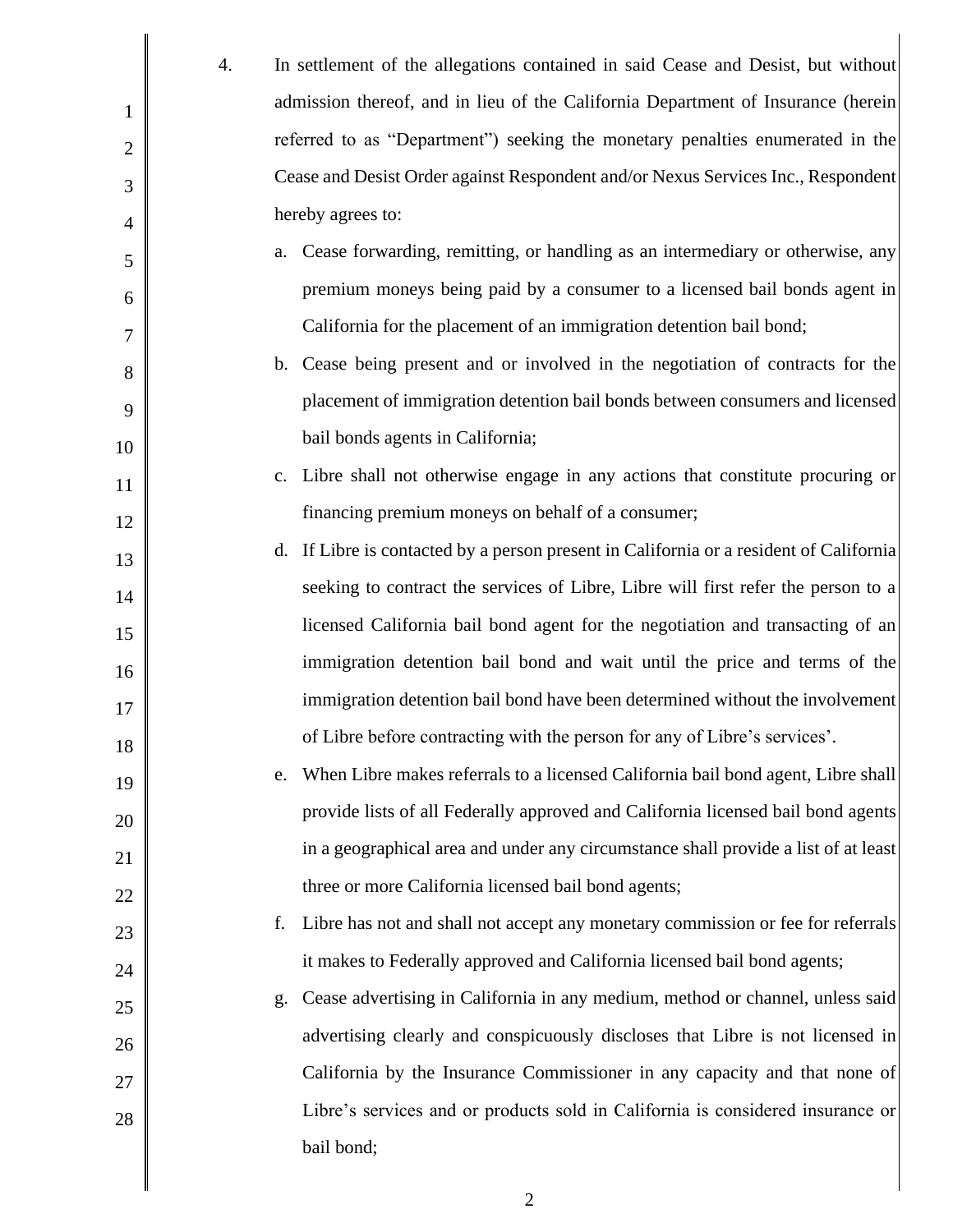|                |    | h. All of Libre's written contracts, materials and advertising shall clearly disclose    |
|----------------|----|------------------------------------------------------------------------------------------|
| 1              |    | that Libre is not licensed in California by the Insurance Commissioner in any            |
| $\overline{2}$ |    | capacity and that Libre's clients are not purchasing insurance or bail bond from         |
| 3              |    | Libre;                                                                                   |
| 4              | i. | Libre's contracts with its clients in California shall clearly and conspicuously         |
| 5              |    | state that all moneys paid to Libre are for non-insurance and non-bail bond              |
| 6              |    | services, and that Libre's clients' relationship with Libre is separate and distinct     |
| 7              |    | from the contractual relationship the client may have with the bail bond agent           |
| 8              |    | and surety company.                                                                      |
| 9              | j. | Libre shall ask all clients whether they prefer contracts to be in English or            |
| 10             |    | Spanish and to provide contracts in the language chosen by the client;                   |
| 11             |    | k. Libre shall immediately cease requiring any California program participants,          |
| 12             |    | enrolled after the date of this Stipulation, to wear body-affixed GPS monitoring         |
| 13             |    | devices;                                                                                 |
| 14             | 1. | In recognition of Libre's commitment to launch an application-based system for           |
| 15             |    | coordinating supportive services, Libre shall cease requiring any California             |
| 16             |    | program participants enrolled prior to the date of this Stipulation to wear body-        |
| 17             |    | affixed GPS monitoring devices no later than October 31, 2020;                           |
| 18             |    | m. Libre shall issue \$5.5 million in credits on a pro rata basis to all California      |
| 19             |    | program participants who currently are in arrears or owe money to Libre, within          |
| 20             |    | 30 days of execution of this Stipulation;                                                |
| 21             |    | n. For all California program participants who do not have outstanding debt owed         |
| 22             |    | to Libre and have had an I-391 issued, Libre shall issue individual refunds in the       |
| 23             |    | amount of \$420, within 30 days of execution of this Stipulation;                        |
| 24             | 0. | Libre agrees to reimburse the Department fifteen-thousand dollars (\$15,000) for         |
| 25             |    | costs, within thirty (30) days from the date it receives an invoice from the             |
| 26             |    | Department's Accounting Division, with said payment being sent to the                    |
| 27             |    | following: California Department of Insurance, Division of Accounting, 300               |
| 28             |    | Capitol Mall, 13 <sup>th</sup> Floor, Sacramento, CA, 95814, which, for the avoidance of |
|                |    |                                                                                          |
|                |    |                                                                                          |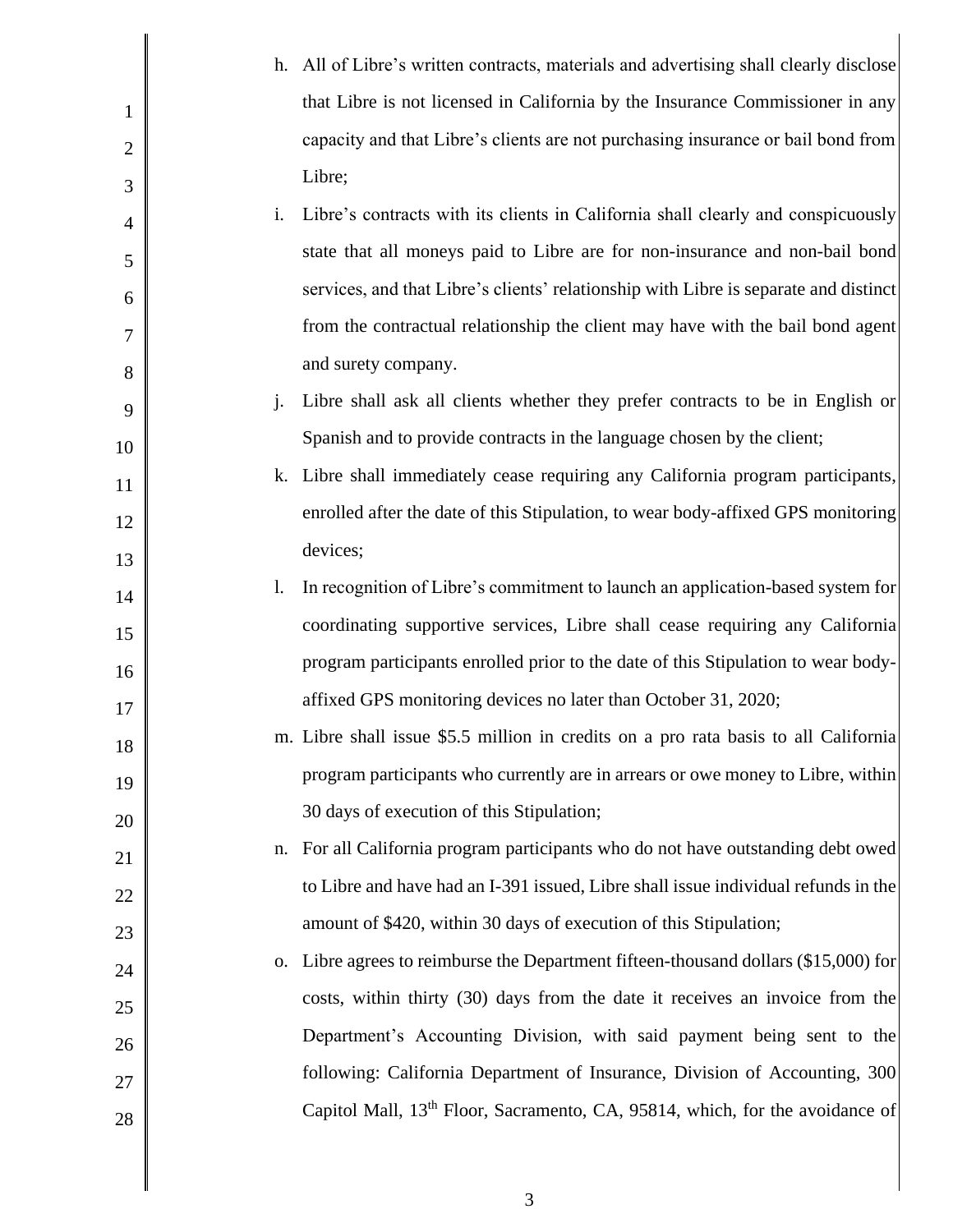doubt, is solely for the purpose of reimbursement of the Department's costs and in no way represents a monetary penalty or fine;

 p. For a period of thirty six (36) months from the date of the Order adopting this and via a method and frequency to be determined by the Department, provided 60 days advance notice to Libre. The Insurance Commissioner agrees that such share such information with ICE. To the extent that ICE or any other agency Stipulation and Waiver, Libre agrees to submit to reasonable examination of all business records related to California business by the Department including but not limited to California client files, procedure manuals, and documentation related to its business in California including any contracts or documents related to its relationship with bail bond agents and surety companies, at a time, place information shall not be used to cause the deportation of Libre's clients or shared with Immigration Customs Enforcement ("ICE") or any other agency that may attempts to obtain such information provided by Libre to the Insurance Commissioner by subpoena or other request, the Insurance Commissioner agrees to provide notice to Libre and the opportunity to object at least 10 days before any response is owed by the Insurance Commissioner.

1

2

3

4

5

6

7

8

9

10

11

12

13

14

15

16

17

18

19

20

21

22

23

24

25

26

27

28

 5. This Stipulation is made without trial or adjudication of any issue of fact or law by a agreement shall make contrary representations. This Stipulation is not intended by the brought by any person or entity for any violation of common law, any federal or state claims, or assertions by or on behalf of current or former Libre clients. Neither this court at law or equity, or finding of liability or fact of any kind, and no party to this parties to constitute evidence against Libre in, or provide any basis for, any action statute or regulation, or constitute evidence in, or provide any basis for, any defenses, Stipulation, nor any negotiations, statements, or documents related thereto shall be offered or received in any legal or administrative process, proceeding, or action, as an admission, evidence, proof of, or to establish any violation of, liability under, wrongdoing in connection with, or applicability of any statute, rule or regulation, except as expressly allowed by state law.

4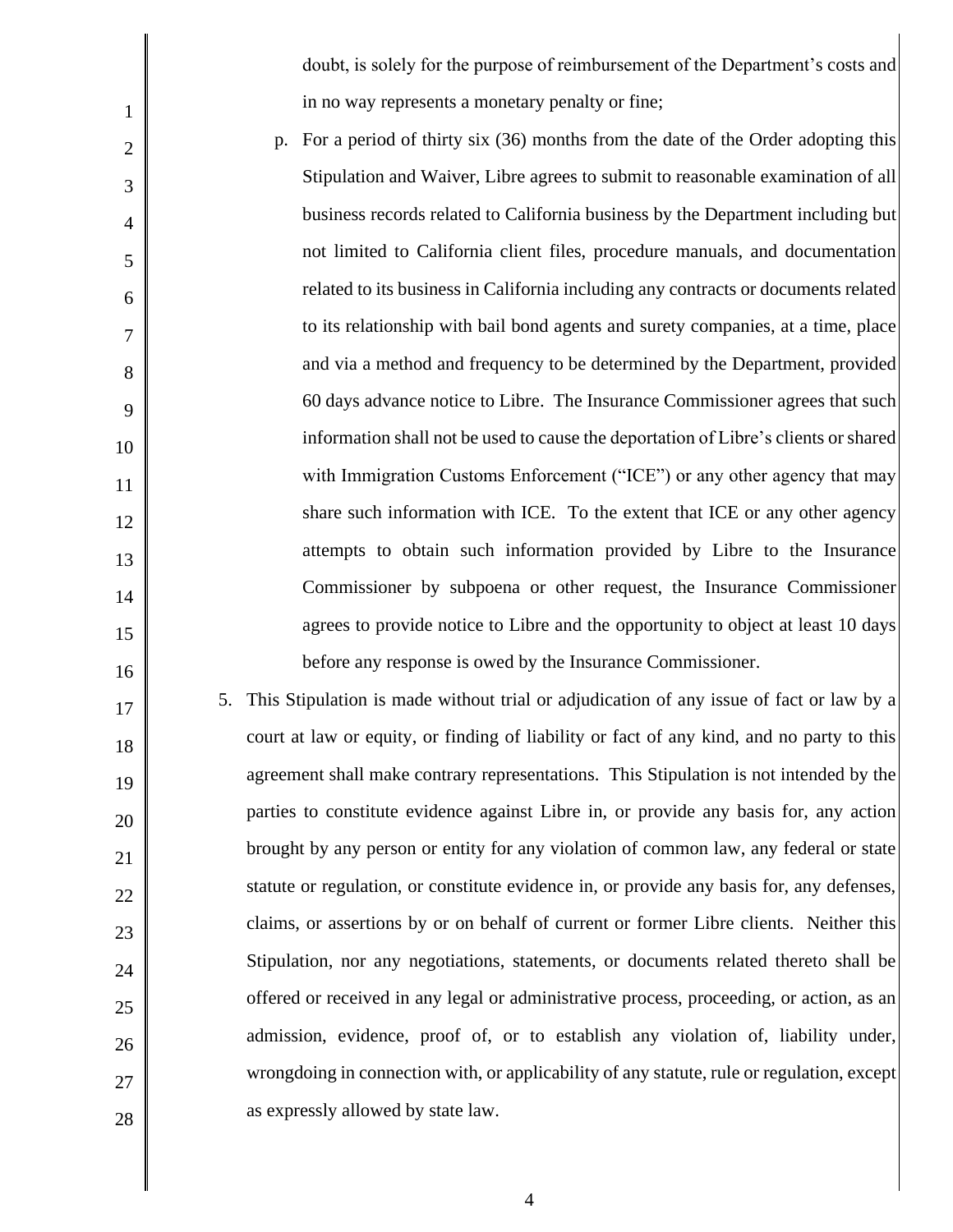|                | 6. Respondent acknowledges that California Insurance Code $\S$ 12921(b)(1) requires the          |
|----------------|--------------------------------------------------------------------------------------------------|
| $\mathbf 1$    | Commissioner or a delegate to approve the final settlement of this matter. Both the              |
| $\overline{2}$ | settlement terms and conditions contained herein and the acceptance of those terms and           |
| 3              | conditions are contingent upon such approval.                                                    |
| 4              | 7. Respondent acknowledges that this Stipulation and Waiver is freely and voluntarily            |
| 5              | executed by Respondent.                                                                          |
| 6              | 8. Neither Libre nor Nexus Services, Inc. concedes liability, fault, violation of federal,       |
| 7              | state or local law or regulation, or any other wrongdoing on the part of Libre, nor does         |
| 8              | this Stipulation and Waiver constitute any admission of such.                                    |
| 9              | 9. The Parties stipulate and agree that this agreement is entered into and governed by the       |
| 10             | laws of the state of California as of the date of execution. The Parties do not waive or         |
| 11             | otherwise forego any rights or remedies that may be available in the future.                     |
| 12             | 10. The Commissioner retains jurisdiction to ensure that Respondent complies with the            |
| 13             | terms of this Stipulation and Waiver for a period of thirty-six (36) months. Nothing             |
| 14             | contained in this Stipulation and Waiver shall prevent the Department from taking                |
| 15             | action at any time to enforce this Stipulation and Waiver if the Department believes that        |
| 16             | Respondent is not in compliance with its terms and conditions.                                   |
| 17             |                                                                                                  |
| 18             | Respondent declares the above to be true under penalty of perjury under the laws of the State of |
| 19             | California, and executes this document on the _________ day of July, 2020.                       |
| 20             |                                                                                                  |
| 21             | Libre by Nexus, Inc.                                                                             |
| 22             |                                                                                                  |
| 23             | Micheal Donovan, CEO                                                                             |
| 24             |                                                                                                  |
| 25             |                                                                                                  |
| 26             |                                                                                                  |
| 27             |                                                                                                  |
| 28             |                                                                                                  |
|                |                                                                                                  |
|                |                                                                                                  |